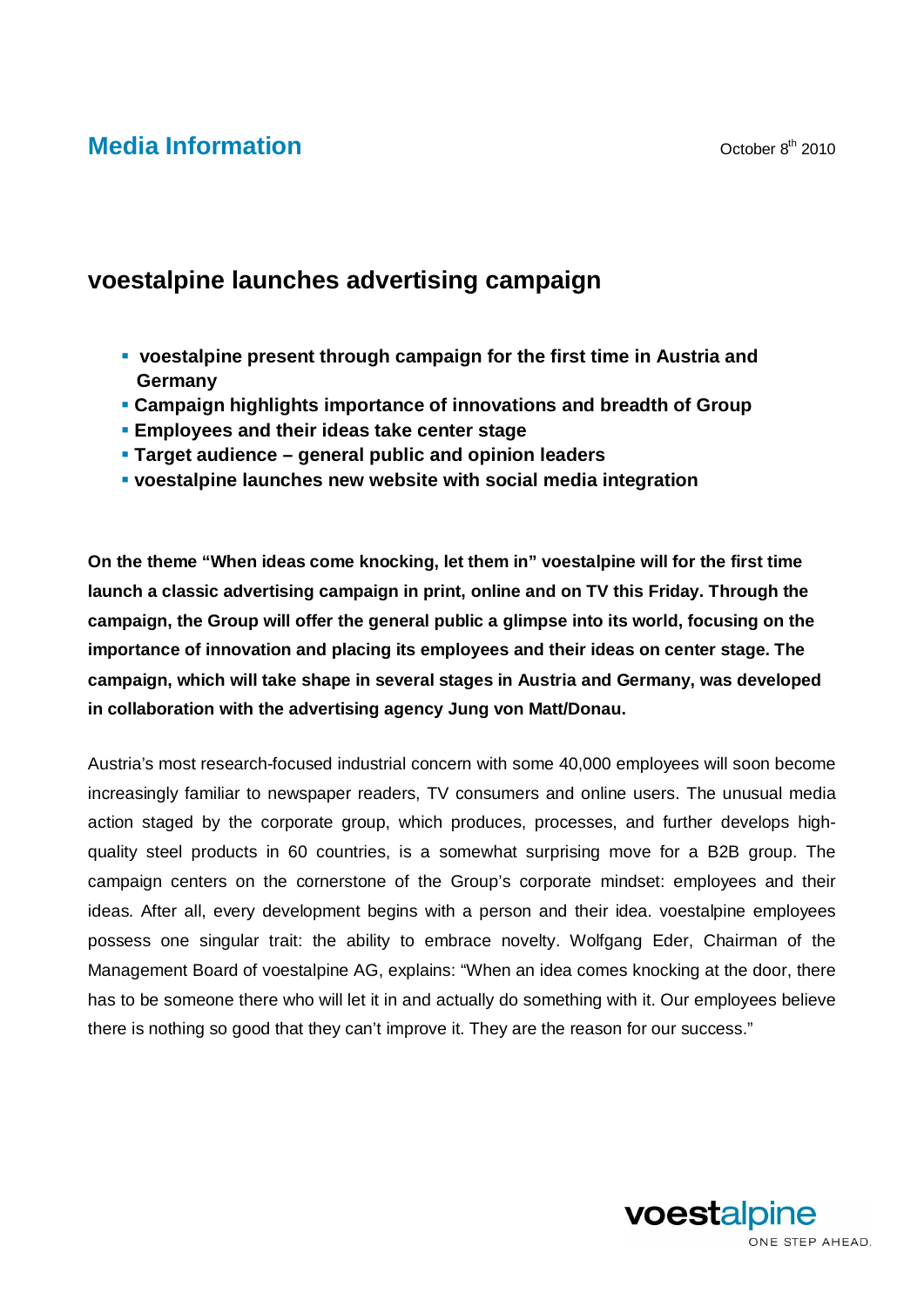The campaign "When ideas come knocking, let them in", which was developed in collaboration with the advertising agency Jung von Matt/Donau, highlights precisely this crucial moment of inspiration. The print subjects featured in the campaign reflect the breadth of products and services offered by the Group. The campaign shows that it is employees with ideas who make the difference and who ensure that voestalpine will stay one step ahead in the future.

Josef Koinig, CEO of Jung von Matt/Donau, agrees: "Not just in advertising, but also in industry, good ideas are more important than ever today. Working together with customers who see this in the same way is a lot of fun for everyone."

The voestalpine campaign will be implemented in several stages, with coverage in Austrian and German media. For more information about the campaign along with the subjects and the TV spot, visit www.voestalpine.com.

## **New website for voestalpine AG**

Alongside the launch of the initial advertising stage, the voestalpine AG website (www.voestalpine.com) will also be getting a new look. When redesigning the website, the main objective was to make key information about voestalpine AG more easily accessible in a more intuitive format to shareholders, analysts, investors, media representatives and the general public.

Even now 100,000 users on average already visit the website each month. Going forward, the pages will feature a flatter structure and more clearly organized and streamlined topics, and the entire site will be fully integrated in the social media platforms.

Gerhard Kürner, Head of Corporate Communications and responsible along with his team for the new advertising campaign and website, sums it up: "The new corporate website enhances voestalpine AG's profile as an umbrella over the successful business units. Optimized search functions ans extensive links to various platforms on the internet put voestalpine one step ahead in this area as well."